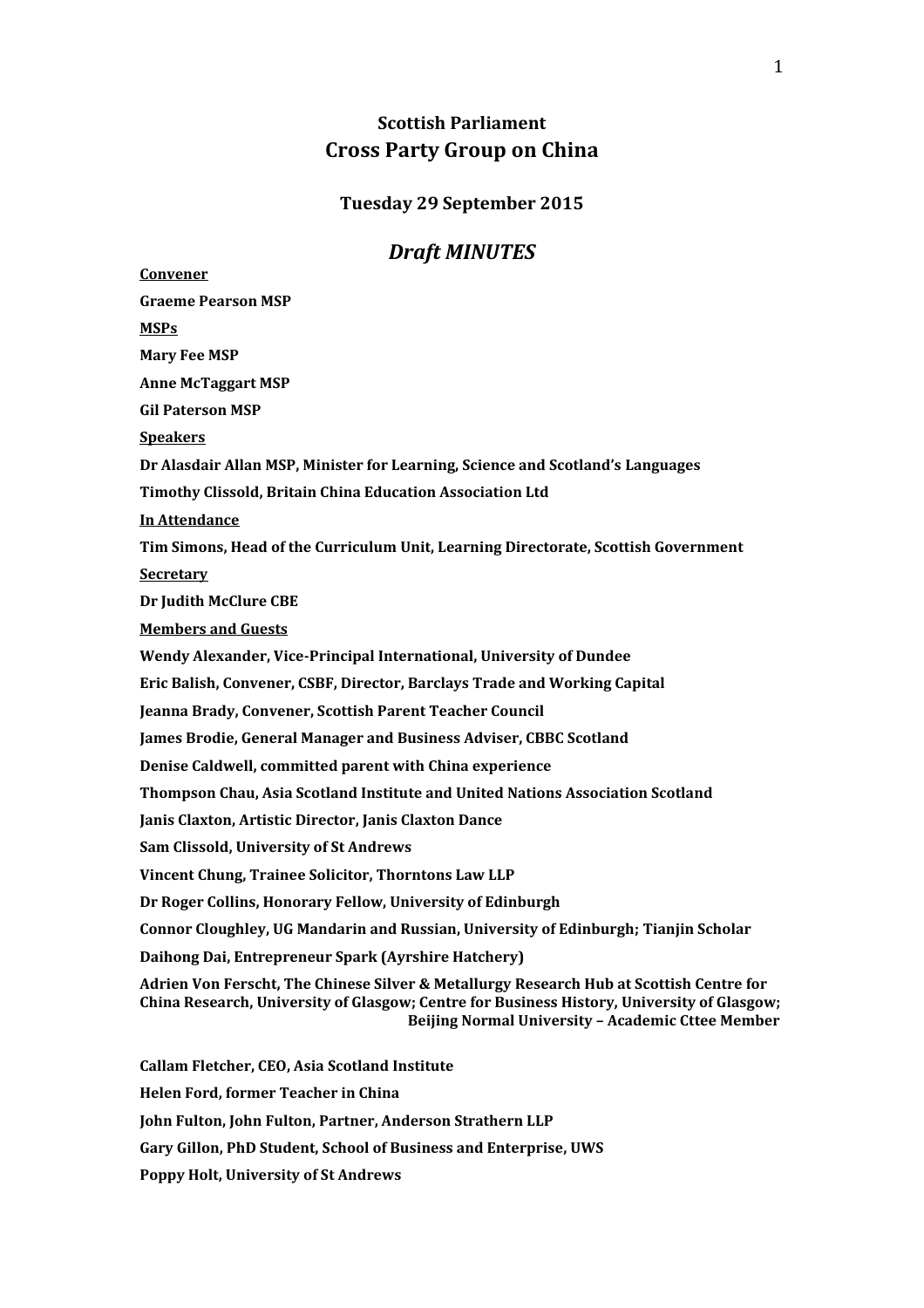**Natalie Hotchkiss, UG; Tianjin Scholar**

**Dr Meryl James, Professional Development Officer, CISS and SCILT**

**Winnie Johnstone, Edinburgh Chinese Community School**

**Janette Kelso, SCILT, University of Strathclyde**

**Deirdre Kinloch Anderson, Director, Kinloch Anderson Limited**

**Douglas Kinloch Anderson, Executive Chairman, Kinloch Anderson Limited**

**Simon Macaulay, University of Aberdeen; SCEN Field Worker**

**Jim McColm, Vocational Education and Petrochemical Specialist**

**Brian Mcleish, Stakeholder Relations, Scottish Enterprise**

**David Moore, Founder & Director, Eastmoore Consulting Limited**

**Iain Nicol, Compensation Lawyers (Scotland) Limited**

**Ruairidh Nicolson, Teacher of Modern Studies, Musselburgh Grammar School**

**Margy Ogilvie-Stuart, Crown and Stone**

**Yong Ong, Chairman of St Andrews Pan-Asian Careers Forum**

**Fiona Pate HMI, former National Languages Specialist and education consultant**

**Harry Phillips, Holmes Miller Ltd**

**James Poots, Head of Modern Languages, Lasswade High School, Midlothian**

**Dr Fraser Quin, Chief Executive, Eric Liddell Centre**

**Sandie Robb, Senior Education Officer, Royal Zoological Society of Scotland**

**Alan Salonika, China Project Officer, The Royal Society of Edinburgh**

**Dr Jim Scott, University of Dundee, SCSSA**

**Christian Shepherd, Financial Times, Beijing Bureau**

**Marion Spöring, Senior Lecturer (Languages and European Studies), Project Director Chinese Language and Culture, Chair University Council for Modern Languages Scotland (UCMLS), School of Humanities, University of Dundee**

**Sean Sproull, PGDE Mandarin, Moray House School of Education, University of Edinburgh**

**Ruth Taylor, Stewart Investors**

**Graham Thomson, Chairman, The Blackford Trust**

**Dr Paul Thomson, Rector, Jordanhill School, Glasgow**

**Wang Yuchen, doctoral student, University of Edinburgh**

**Christine Vivier, committed parent with China experience**

**Hans Waitl, BCCA**

**Anna Zeng, Chinese Edinburgh**

### **1 Welcome and Introductions**

Graeme Pearson MSP, Convener of the Cross Party Group on China, welcomed Dr Alasdair Allan MSP, Minister for Learning, Science and Scotland's Languages, Mary Fee MSP and Anne McTaggart MSP, Guest Speaker Timothy Clissold, and all Members and Guests.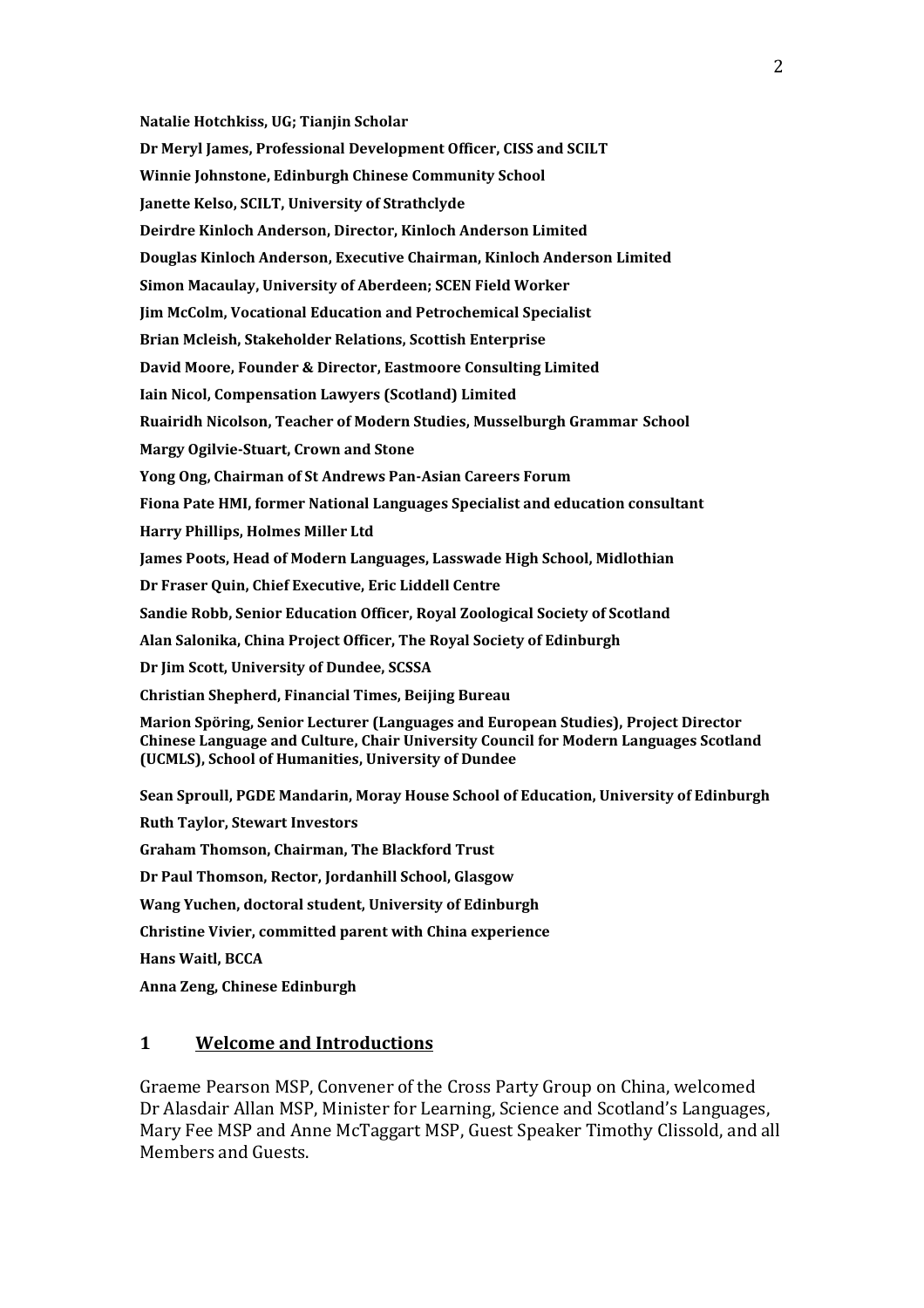# **2 Apologies**

Colin Keir MSP, Deputy Convener Jackie Baillie MSP Chic Brodie MSP Margaret McDougall MSP Margaret Alcorn, Convener of SELMAS Nigel Archdale, Anthony Millard Consulting Richard Clason, g7 Consultants Hope Craig, Anderson Strathern LLP Robert Dalzell, North Lanarkshire Council Janice Dickson, Chairman, Scotland China Association Peter Finlay, Global Combustion Systems Linda Fu, HBJ Gateley Professor Natascha Gentz, Assistant Principal (China), University of Edinburgh Professor Tariq Durrani, Vice President International, The Royal Society of Edinburgh Roddy Gow, Asia Scotland Institute Jessica Guo, EEB Consulting Cathy Gu and Peter Kwok, Co-Directors, Young Chinese Professionals Ewan Hastings, Trusts & Corporate Fundraiser, Waverley Care Edmund Hoffie, Eden English Language School and Eden Investments, Nanning, Guanxi Kam Leung Ng (Tommy), Life Time Honourable President of the Wu Clan's Association UK Jamie Kerr, Thorntons Law LLP Catriona Llanwarne, Burness Paull LLP Councillor Maureen McKay, East Ayrshire Council Judith McKerrecher, Professional Development Officer, SCILT and CISS Wing-Sie Ng, Individual Interpreter Wing-Yan Ng, University of Aberdeen Neil Phillips, Positive Solutions (Glasgow) Victoria Pyle, Edinburgh College Dr Jin Ri (Richard), Co-Director of the Confucius Institute for Scotland, University of Edinburgh Dr David Tann, Assistant Dean (International), University of the West of Scotland Edward Tsang, Chairman, AACCEE

# **3 Minutes of the Meeting of 9 June 2015**

## **(a) Minutes of Annual General Meeting**

**The Minutes were approved.**

## **(b) Minutes of Meeting following**

**The Minutes were approved.**

## **4 Matters Arising**

## **(a) Question to the Scottish Government by Graeme Pearson MSP in the Scottish Parliament, 17 June 2015**

The parliamentary record of the question to the Scottish Government on China (Cultural Links) by the Convener, answered by Fiona Hyslop MSP, Cabinet Secretary for Culture, Europe and External Affairs on 17 June 2015, had been circulated to Members. The Convener suggested that anyone who would like to receive a copy should be in touch with the Secretary.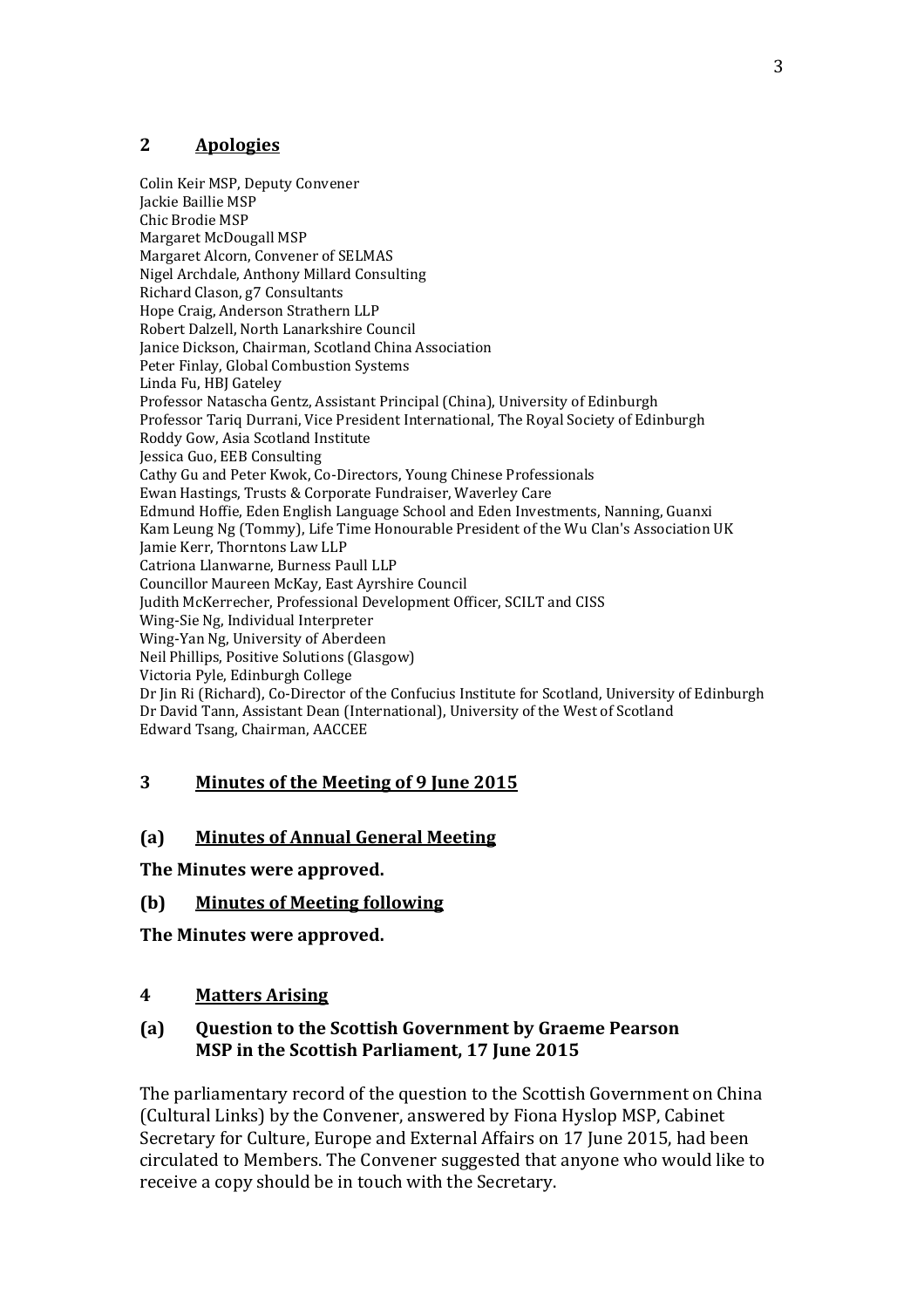## **(b) Glasgow Chinese New Year Celebration 2016**

### *See important update at the end of this section*

Anne McTaggart MSP explained that she is an Honorary Member of the newly established **Scottish Chinese Festival Association**. She said that the main aim of the group is to organise, raise funds and provide a spectacular first-ever Chinese New Year Celebration and Parade between Glasgow's City Chamber and George Square on **7 February 2016.** 3,000 Chinese people are currently living in Scotland and Glasgow is renowned for its hospitality and welcoming culture; thus this will be an opportunity to celebrate one of the main Festivals in Chinese culture.

Anne McTaggart MSP said that the event will start outside the Bank of China on Sauchiehall Street at 11.30 am, and a parade to George Square will follow, with a full programme of activities for all age groups. She invited Members to join in the celebrations; she hoped to involve as many people, communities and businesses involved in the organisation. A Facebook page would be established but she encouraged Members to contact her if they have any questions or comments:

### *[Anne.Mctaggart.msp@scottish.parliament.uk](mailto:Anne.Mctaggart.msp@scottish.parliament.uk)*

Or to contact the Secretary, who will forward emails.

The Convener said that the organising group in Glasgow was drawn from all over Scotland, and intended their celebration to challenge any China event in the UK. There would be opportunities for students at University or College to be welcomers and to explain Scots and Chinese music, poetry and literature. Glasgow City Council would offer support and he was sure that the Scottish Government would do likewise. At the opening discussion, 600 people had been present, 80% of them Chinese. It was hoped that every interest would be met in a really exciting event. He was asked about food and answered that there would be plenty, both Chinese and Scottish.

### *Important Update, 12 November 2015*

*The Convener has asked me to tell you that the organisers of the Chinese New Year celebrations in Glasgow have agreed that in 2016 they will focus on events in and about George Square. This will mean the procession, lion dance etc will take place entirely within the confines of the Square to avoid complications in respect of traffic management.*

*There will be a stage created in the Square and it is anticipated stall will be enabled in the area to allow various groups to promote their China/ Scotland credentials.*

*Anne McTaggart, MSP is the Group's link to the event. Some members have been in touch with her already. If anyone wishes to seek to play a part,*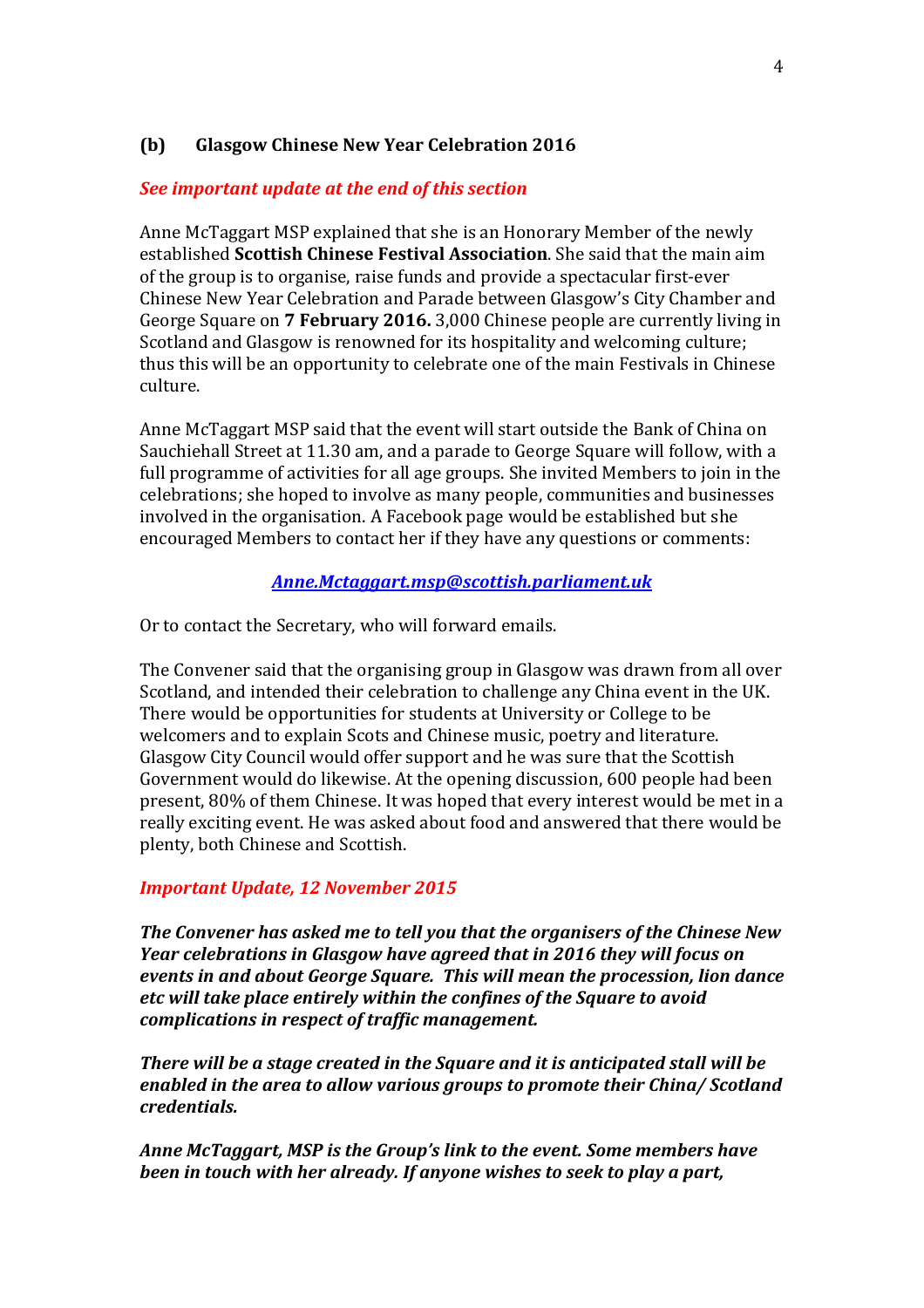*Graeme encourages them to make contact with Anne McTaggart now to secure a successful outcome.*

## **5 Update on Progress with Scotland's China Strategy** *Working with China* **and on the Teaching of Chinese in Scottish Schools**

The Convener welcomed Dr Alasdair Allan MSP, Minister for Learning, Science and Scotland's Schools. Dr Allan thanked the Convener and said that his presentation on progress with Scotland's China Strategy would focus on education, but he was glad to respond to wider questions. He was very pleased to see developments in the teaching and learning of Chinese and about China, and also the celebration of Scotland's relationship with China.

Dr Allan said that the Cross Party Group on China had raised several issues, including the uptake in Chinese Language qualifications. In the session 2014- 2015, there had been a real increase in passes at SCQF levels 3-7, from 292 – 329, 13%. Highers had showed a small drop and it was clear more needed to be done to encourage pupils to learn Chinese.

Dr Allan pointed out that the flexibility of Curriculum for Excellence meant there was a wide range of models offered now from S3, including other types of learning that did not necessarily lead to qualifications through examination. This included master classes, and Languages for Life and Work awards. Pupils in over 200 schools in Scotland were now able to learn about China and its language. The session 2013-2014 had seen the introduction of new National Qualifications, and many schools had chosen different senior phase models and hence it was too early to fully assess the impact of these on National Qualifications uptake.

Dr Allan acknowledged that the low number of teachers registered with GTCS to teach Mandarin was a constraint. However, Mandarin was being supported in other ways: Hanban had offered to pay 50% of the salaries of registered teachers of Mandarin, CISS had been crucial in negotiating this and in increasing the number of Confucius Classroom Hubs. The First Minister had met Mme Xu Lin, the Director of Hanban, in July, and had thanked her for Hanban's support.

Dr Allan said that he was confident that the Scottish Government's 1+2 Languages policy (whereby young people learn a second language in P1 and a third from P5) would eventually increase the numbers of those studying for National Qualifications in all languages, including Chinese. He emphasised that the Scottish Government was committed to ensuring that work with Chinese partners would continue to make Chinese language and culture available to young people.

The Convener reminded members that they could ask questions of the Minister on educational progress but also on other areas of Scotland's China Strategy.

Ian Nicol asked whether there was scope for remote learning. Dr Allan referred to GLOW, and to connections supported by CISS and by British Council Scotland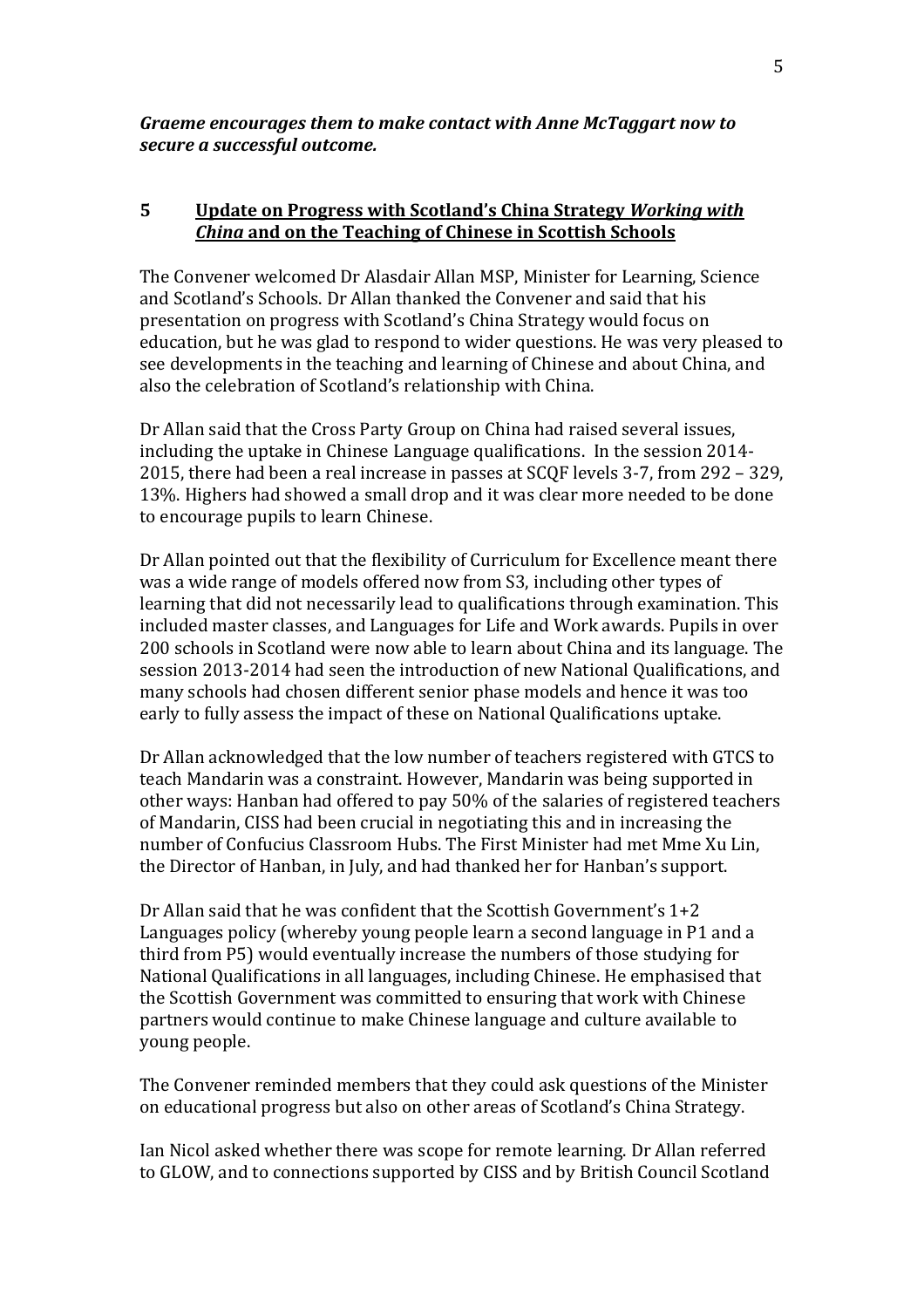with schools in China. Tim Simons added that Confucius Classroom Hubs in Scotland were twinned with schools in Tianjin. He mentioned a Glow Meet concerning the Giant Pandas and said support like this would continue be given to assist the learning of Chinese in Scotland. Dr Allan said that the *Beyond the Panda* programme led by the Royal Zoological Society of Scotland had a big online presence; he commented too on the visits to China by Scottish school pupils. Sandie Robb, Senior Education Officer at the Royal Zoological Society of Scotland and leader of the *Beyond the Panda* programme, commented on its online lessons and the outreach being achieved through the China Mobile Library.

Dr Jim Scott commended the Minister on his 1+2 Languages initiative. He asked about National Qualifications in Mandarin, saying that after their start in 2008, 200 candidates took courses at levels 3-5 by 2010. However, by 2010-2015, numbers had wobbled.

Dr Allan said that the fall was in Higher uptake rather than earlier. He accepted that numbers were relatively small and that there were constraints in terms of the number of teachers and of secondary schools participating. He believed that the 1+2 Plan would help in the longer term. It was important now to give confidence to Primary School teachers. Dr Scott agreed that 1+2 would address the issues in the future.

Dr Allan went on to say that he hoped take-up of Chinese as L2 and L3 would be encouraged. Tim Simons said that some schools had shown considerable interest in Chinese at L3 (Primary 5 upwards), but this would take time to evolve. The key issue was the number of GTCS registered teachers of Mandarin. The China Strategy had a target to increase this from 12 to 24. In 2015, there were 15. The movement of teachers was an issue and the support offered by Hanban could prove a major step forward.

The Convener said that there was a real desire in Scotland for China to be recognised as a major partner, in terms of trade and human engagement. But there was a perceived frustration at the promotion of Mandarin.

Dr Allan said that there was a crossover between language and wider culture: it was vital to stimulate a desire to learn. All the Scottish and wider UK statistics concerning the teaching of Mandarin derived from a time when other languages did not feature in primary education, as happened elsewhere in countries such as Germany and Denmark. Earlier language teaching in Primary School was a vital factor, as was widening cultural awareness.

Marion Spöring, Chair of the University Council for Modern Languages Scotland, asked whether there was a plan to support language learning in Universities, including Chinese.

Dr Allan said there had been efforts to increase numbers but there was still a need to think creatively about the sources of teachers. He believed it would be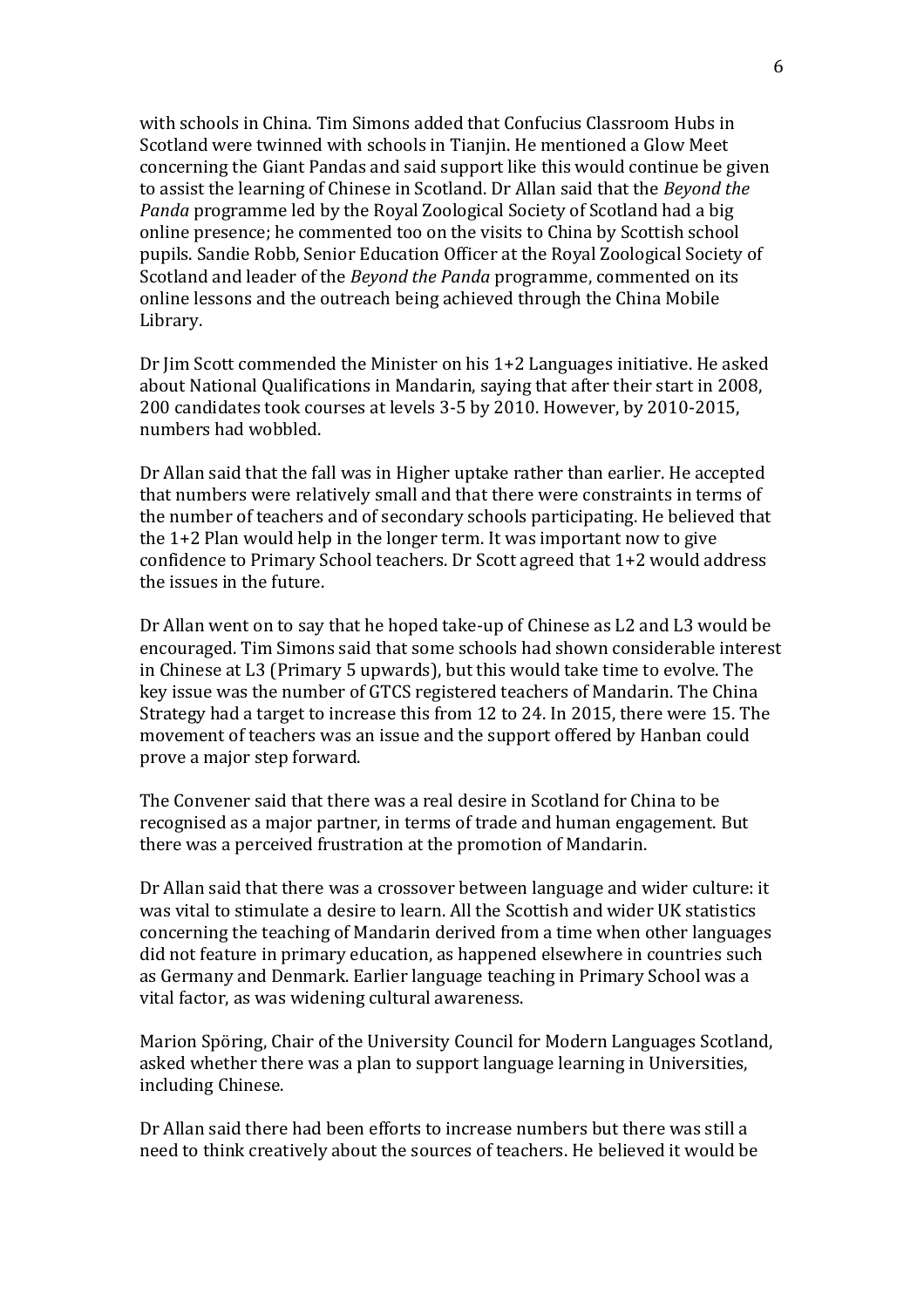beneficial for students of languages, including Chinese, at Universities to be encouraged to consider teaching.

Ruth Taylor asked how we could generate the view that Chinese is of use in many careers, and whether we were encouraging employers to support this. Dr Allan said that a knowledge of Chinese was very valuable as an employment skill. Skills Development Scotland could do more to relate this to the economic community, and people could see the importance of qualifications in Chinese. He said that he would look into this.

## **Action: Dr Alastair Allan MSP, Minister for Learning, Science and Scotland's Languages**

Dr Jim Scott said one of the complications for the Scottish Government was that one curriculum initiative could interfere with another. Since the introduction of Curriculum for Excellence, enrolments at levels 3-5 had dropped between 50 and 60% across all languages. This was a response by schools and local authorities to the demands of new qualifications. So 1+2 may build up languages in Primary Schools, but Curriculum for Excellence could then cut across this development. Some secondary schools were now offering only 5 or 6 subjects in S4. Given the general parental mind-set concerning core disciplines, languages could simply be dropped: this could also affect Computer Science, Arts and some Technical subjects. Pupils lost to languages in S4 could return in S6. But he asked the Minister how we could ensure the way Curriculum for Excellence is being taken forward by some local authorities does not cut across the intended impact of the 1+2 Languages Plan.

Dr Allan understood this challenge. The issue necessarily differed from place to place, as it was schools who were best placed to decide on the most appropriate model. The aim was that pupils could choose to achieve more qualifications by the end of their education but the number of qualifications was not the most important thing for every child. It was counter-intuitive: if we could get the Broad General Education in S1-3 right, with language skills embedded, then pupils could embark on the right qualifications for them in S5 and S6. He believed it was essential that young people should feel confident in their language learning in S1-3.

Hans Waitl, of the Federation of Small Businesses, said that in the Borders, a Developing the Young Workforce Group was developing as a result of the Wood Report. He asked the Minister whether there was joined-up thinking between employment and school education.

Dr Allan said that the SQA Languages for Life and Work Award would help pupils to work or study in another country. In Europe it had long been realised that not everyone wants to study literature when learning a language.

James Brodie said that in Northern Europe one media channel was in another language, as a means of using television to immerse young learners in other languages. This happened in Scotland with Gaelic.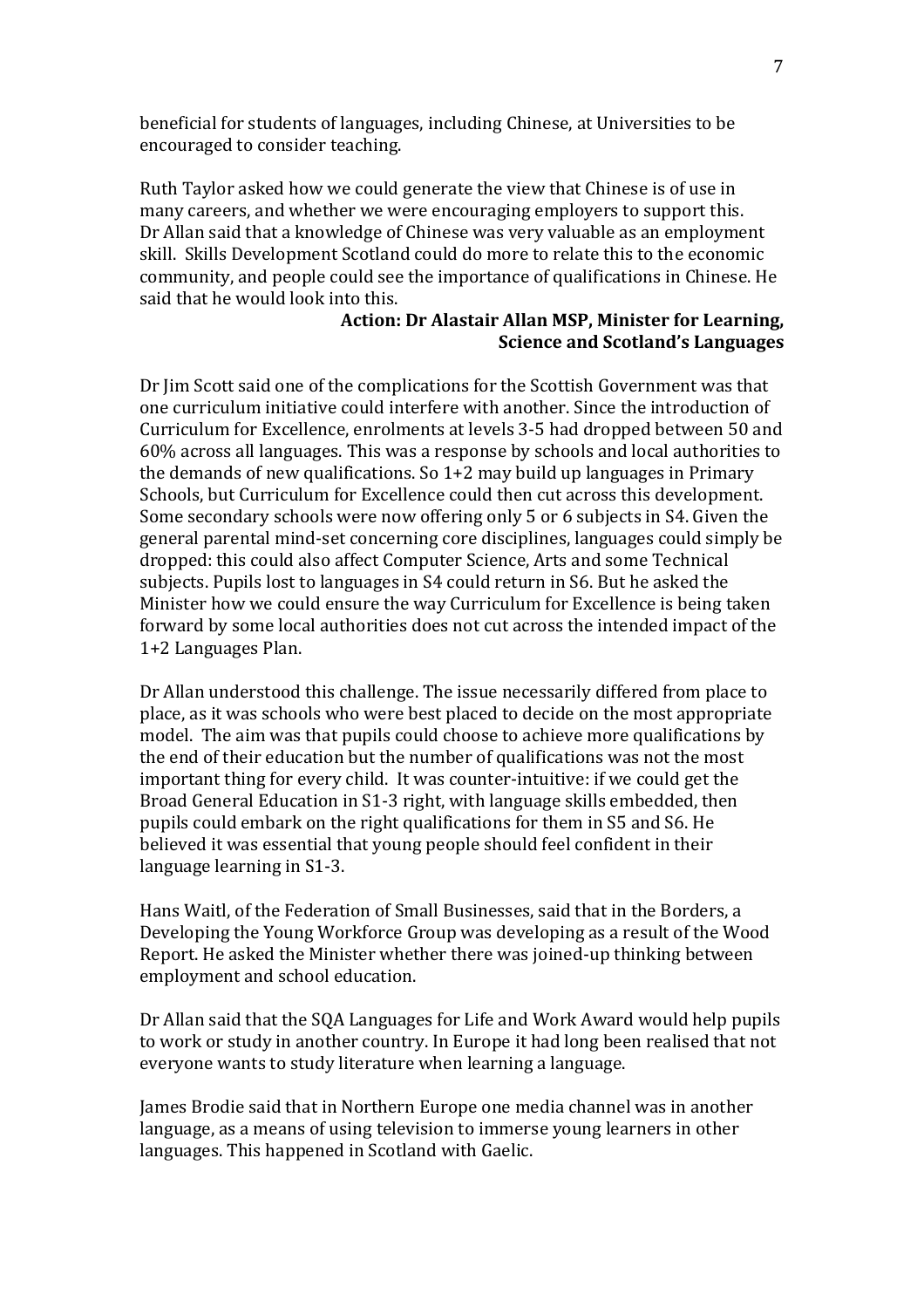Dr Anderson agreed: the BBC Charter renewal debate could help in discussing the relationship between education and language-based material. The success of *Borgen* and similar series meant that people were slightly more used to hearing other languages on television.

Dr Meryl James said that CISS was very busy joining up the thinking from Primary to Secondary School, in all languages and especially Chinese. CISS was working with businesses and aiming to get the quality of its work, not simply the quantity, right. British Council research had demonstrated that Primary/Secondary School clusters worked well. 27 teachers from both primary and secondary schools had visited China for a 2-week course to gain insight into Chinese culture and language.

Dr Allan said that local authorities had to address competing priorities in the transition from primary to secondary school. This must not mean that languages should be restricted to French and Spanish: we wanted to value language diversity. There was no hierarchy of languages; research indicated that if pupils in Primary 1 and 2 were aware of other languages, they would be much more comfortable in later life to learn another language. He was a fan of languages and he had met others like him who had moved from Latin to Chinese to Russian. He concluded that we needed diversity of language learning and teaching in our schools.

Fiona Pate HMI, former Languages Specialist at Education Scotland and member of the National Languages Working Group, said that the picture of language learning in the 1+2 Plan was emerging. She believed that the biggest focus had been on primary education. There were very clear signs where it was working; and as the Minister said, early language learning gave confidence later. Now the focus was moving to secondary schools, with an emphasis on the need for Headteachers to look at language links with cluster schools and at the curriculum, in terms of opportunities for second language study in the BGE and national qualifications and awards for languages in the senior phase. Developing Scotland's Young Workforce was helping the promotion of languages as part of the portfolio of learning and skills that young people needed to achieve.

A story was told about a 6 year-old visiting a family in South Ayrshire: he had been enrolled in the local Council's programme and became interested in learning Chinese. The Convener said that the Glasgow Chinese New Year Celebrations in 2016 were intended to engage more Scots. He then invited a final question from Dr Jim Scott.

Dr Jim Scott said that there was a problem in language learning in S2, S3 and S4, which needed to be addressed. For instance, if S3 could include learning for the first set of National Qualifications, it would be possible to increase the number of qualifications taken in S4, including languages. Some Headteachers were addressing this, but he feared that there were many Headteachers who did not recognise the importance of languages and it was important now to look at the role of S3. In his view, HMIe Reports indicated that 7 subjects could be taken in S4.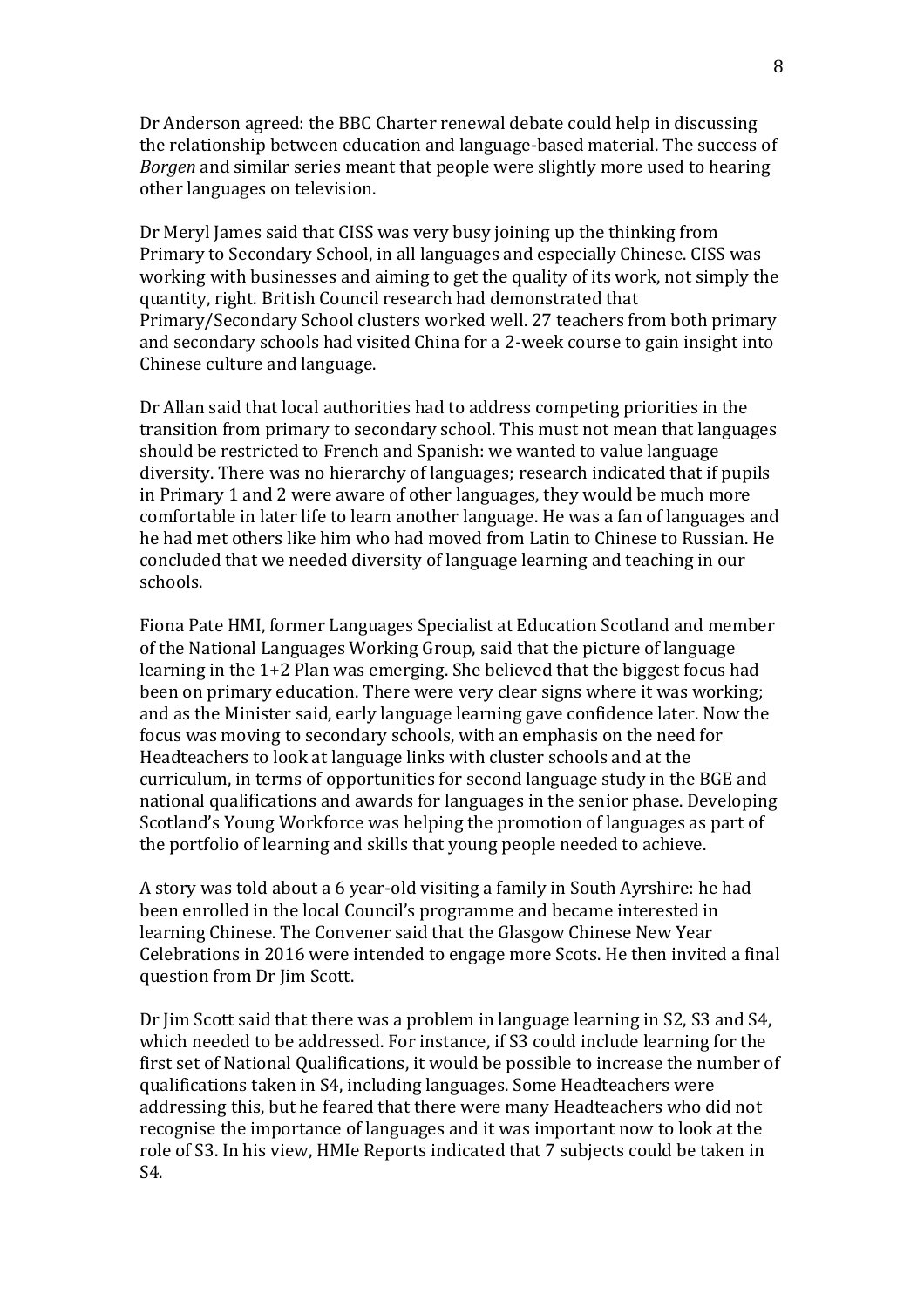**The Convener asked the Minister to consider this point and revert to the Group.**

## **Action: Dr Alastair Allan MSP, Minister for Learning, Science and Scotland's Languages**

Dr Allan concluded by emphasising that we should work with the Chinese community in Scotland. Children with another language could teach each other: this was very empowering. It would be important to continue to look at the attitude of the UK Government to Post Study Work Visas, an issue that he knew had concerned the Cross Party Group on China. There was no alternative to Curriculum for Excellence, but he would be happy to look at its implementation. In Scotland we had moved from a  $2 + 2 + 2$  model in secondary education, in order to achieve more rigour in early secondary and a more meaningful Broad General Education. We needed to see improvements in the transition of languages from Primary School to Secondary school and from the end of the Broad General Education to the Senior Phase.

The Convener thanked the Minister warmly for his presentation and his open response to questions. He said that two issues highlighted by the Cross Party Group on China had not been discussed:

- **Direct flights from Scotland to China** *now to be considered at the meeting of 20 January 2016*
- **Support for SMEs keen to do business with China**

But much had been discussed, and it had been very good to have the Minister's presence. Dr Allan then left the meeting.

*Note: after the Chancellor of the Exchequer's visit to China, he promised to contribute £10M to developing the teaching and learning of Chinese in schools in England and Wales. The Secretary was asked to approach the Scottish Government to find out whether there would be an appropriate contribution to Scotland's schools. Tim Simons, Head of the Curriculum Unit, has reported that he had sought advice from DfE and HMT colleagues, and had been told that it would form part of the upcoming Comprehensive Spending Review. He was also informed that the indications were that there would not be any separate Barnett consequentials, as it would form part of overall allocation.*

# **6** *Closing the Knowledge Gap on China*

The Convener introduced Timothy Clissold of the Britain China Education Association Ltd, author of *Mr China: a Memoir* and of *Chinese Rules: Mao's Dog, Deng's Cat, and Five Timeless Lessons from the front lines in China.*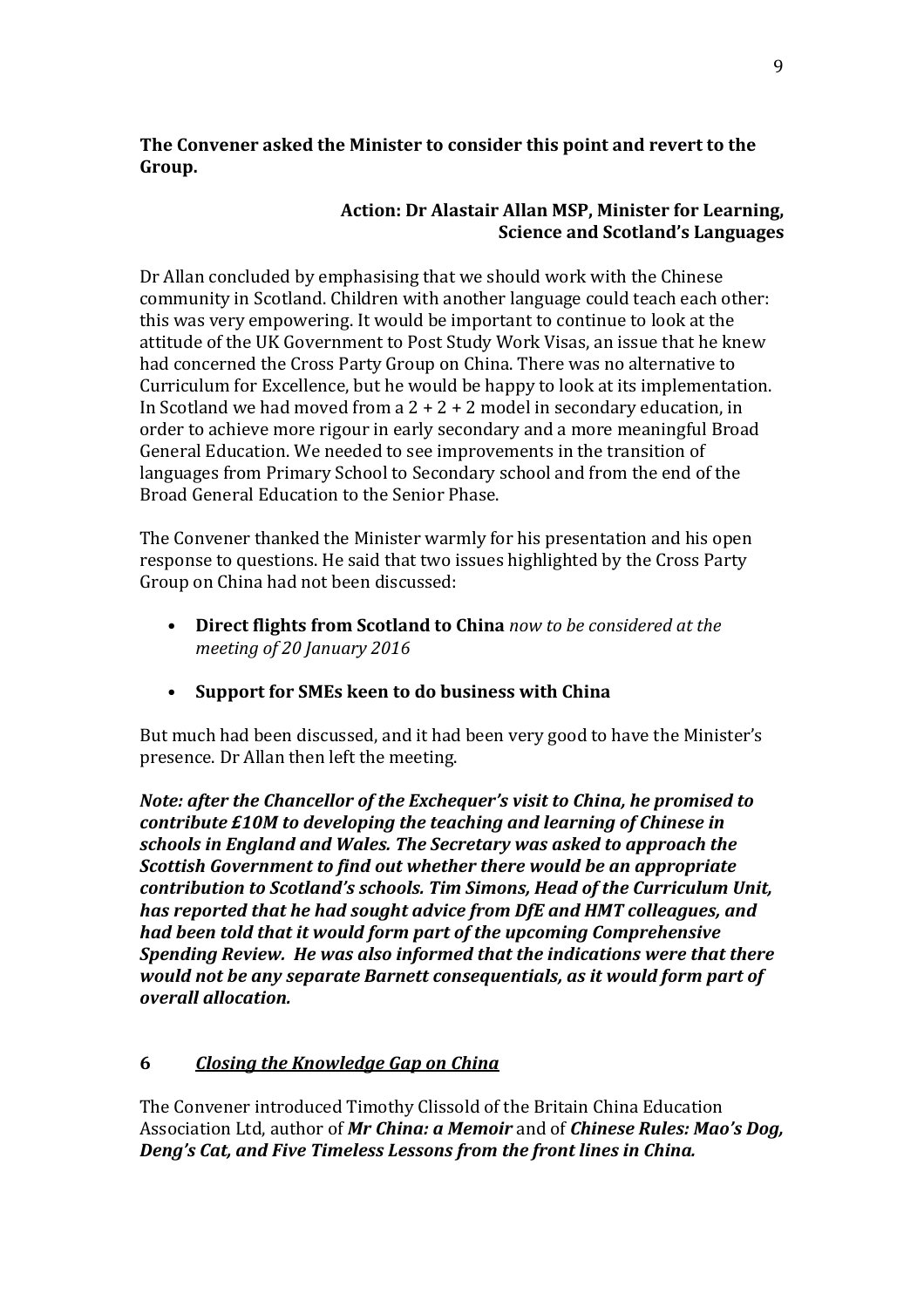Tim Clissold said that he had lived in China for 20 years. He could speed read, write and speak Mandarin reasonably well, and he had 2 sons who had learned it. He had been working on a project to introduce an Advanced Level in Chinese Civilisation, to provide a reason to study the language. He recognised that the Scottish education system was different, so he would describe the proposal as it related to England and Wales. He would talk about the knowledge gap, what we have done, and what we could do to strengthen our efforts.

Tim Clissold asked the Group to imagine a great room, with an assembly of writers, artists, parliamentarians, thinkers, journalists, the President of France, with magnificent chandeliers and exquisite works of art. A man stands up and says:

*When I was a young man, I developed a keen interest in French culture and particularly French history, philosophy, literature and art. By reading modern French history, I have gained a better perspective of the laws governing the political and social evolution of human society. By reading Montesquieu, Voltaire and Rousseau, I have deepened my understanding of how progress of the mind propels progress in society. By reading Molière, Balzac and Hugo, I have better appreciated life with all its joys and sorrows. Learning about French culture has also helped me better appreciate both my own culture and the profound nature and rich diversity of human civilisations.*

Tim Clissold said that the date of the meeting was 27 March 2014 and the speaker was Xi Jinping, President of China. Mr Clissold did not think this was simply propaganda. He referred to Wen Jiabao's visit to the UK in 2011, with his copy of Adam Smith's *Theory of Moral Sentiments* and his praise of Shakespeare. The Wall Street Journal had reported that Wen Jiabao had recommended the reading of China's literary works and history: *you will learn more about my country and the road it has travelled, including how it became strong and powerful and the great sufferings it has gone through.* The millions of Chinese who studied English did so because they regarded it as an essential, key strategic career asset that had a monetisable economic value and enhanced life opportunities across the whole experience, not just at work. We in the UK must emulate this, he said, but we had a knowledge gap.

Mr Clissold said that the most obvious place to start in closing the gap was to build over the long term in Britain's schools. The recent British Council research on the teaching of Chinese in UK schools gave the opinion that, of the four nations, *only Scotland has a strategy in place which is able to channel investment and resources into activities which are likely to deliver sustainable growth in the number of schools able to offer Chinese teaching.* Over the last 15 years, there had been investment by Hanban and governments in Confucius Institutes and Classrooms and investment by private schools, but the uptake of qualifications in Mandarin at Advanced Level was low and largely by members of the Chinese community. The situation in Scotland was better, but the discussion that had just taken place with the Minister showed the difficulties here too. In Australia, where Mandarin teaching had been promoted since the 1970's, 94% of students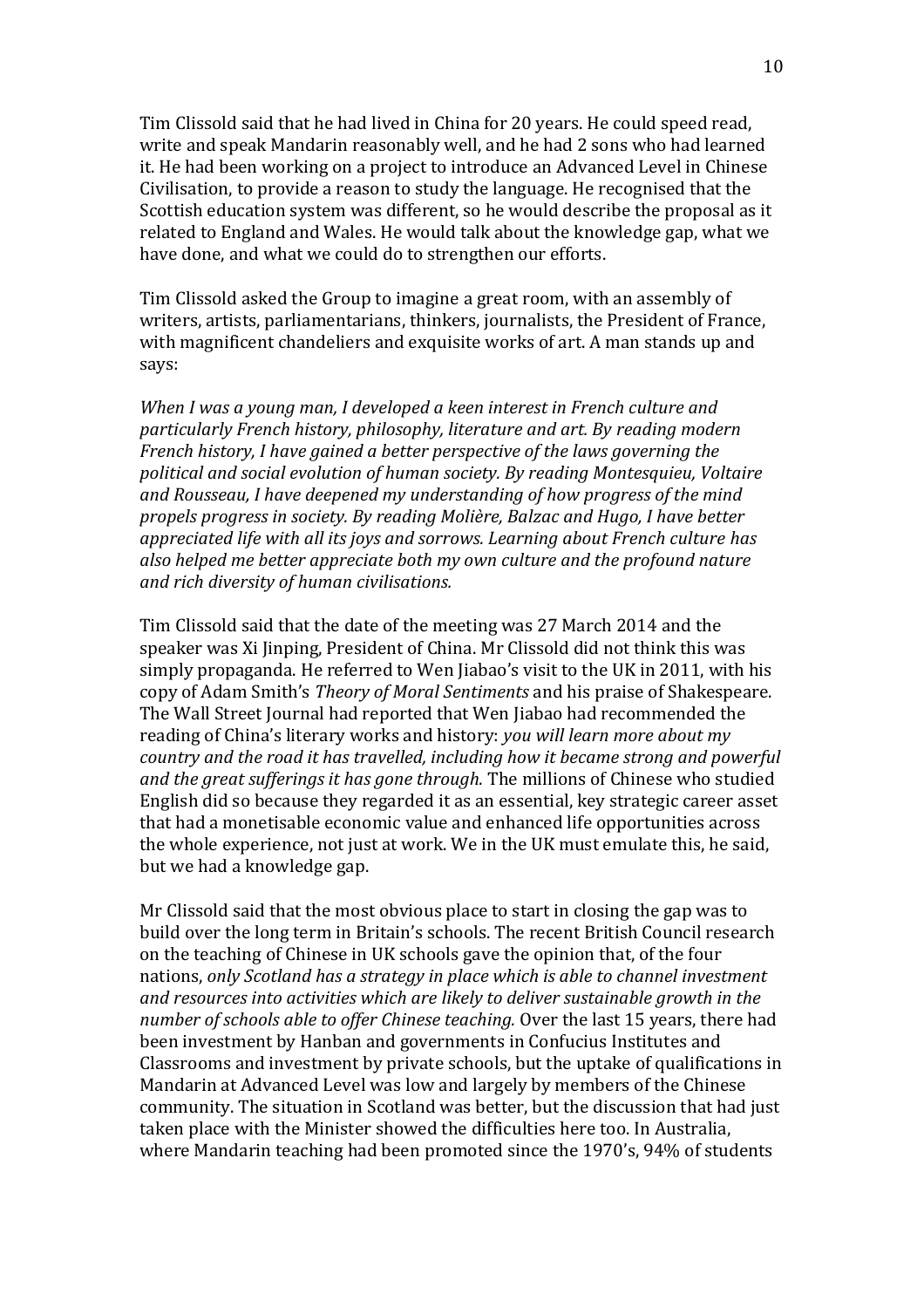had dropped the subject by the age of 16. There seemed to be four factors in the UK that caused the problem of low take-up:

- The general fall in the learning of languages
- The low number of qualified Teachers of Mandarin
- The lack of progression in learning
- The perception that Mandarin was extremely difficult

Mr Clissold argued that we should be aiming to create a lasting reason for a student to want to learn Mandarin, giving it a real context at a time when young people were most receptive to new ideas an thinking about their direction in life. This had led him to an initiative to create an Advanced Level in Chinese Civilisation, including History, Culture and Society. With a group of 12 Sinologists from some of Britain's leading universities, including Cambridge, London, Manchester, Nottingham, Oxford and Edinburgh, an exam specification had been drafted, which included:

- A broad overview of the development of Chinese civilisation (in Lower 6); with the following options in Upper 6:
- Economics and Reform in China
- Chinese Science and Medicine
- Family and Gender in China
- Mao and the Chinese People's Revolution
- Confucianism and Chinese Thought
- Pre-Modern and Modern Literature
- China's Interaction with the Outside World

Tim Clissold said that the OCR Exam Board had agreed to take on this Advanced Level for courses beginning in 2018. There was an enormous amount still to do: for instance, to get the approval of the regulator (OFQUAL), to commission and write text books, to create CPD for teachers, to set up teaching hubs. He believed that there was a reasonable hope that the introduction of Advanced Level Chinese Civilisation could take place in 3 years, as the first step in developing further teaching of China and Chinese Studies. We needed to be robust about our reasons for studying China: if we wished to influence China's exercising of its new global influence as a true member of the international community, we needed not simply to encourage it to reform in such areas as human rights, corruption and pollution, but to acknowledge the areas in which we could learn too: about conflict resolution, the selection of leaders, early stage economic development, and even the environment. He hoped that in the next 50 years a First Minister from this country might visit China and say to the gathered hosts: *As a young woman, I read Zhuangi, the Tan Dynasty poets and the Jin Ping Mei.*

The Convener thanked Tim Clissold and emphasised his aim to spread the idea of studying Chinese Civilisation in our schools to and see its relevance in Scotland. Janis Claxton said she thought this was fantastic and asked whether Tai Chi would be included; Mr Clissold thought this a good idea. Sandie Robb agreed strongly about the provision of reasons to study Mandarin; she believed that the RZSS project *Beyond the Panda* contributed to that need. She was pleased to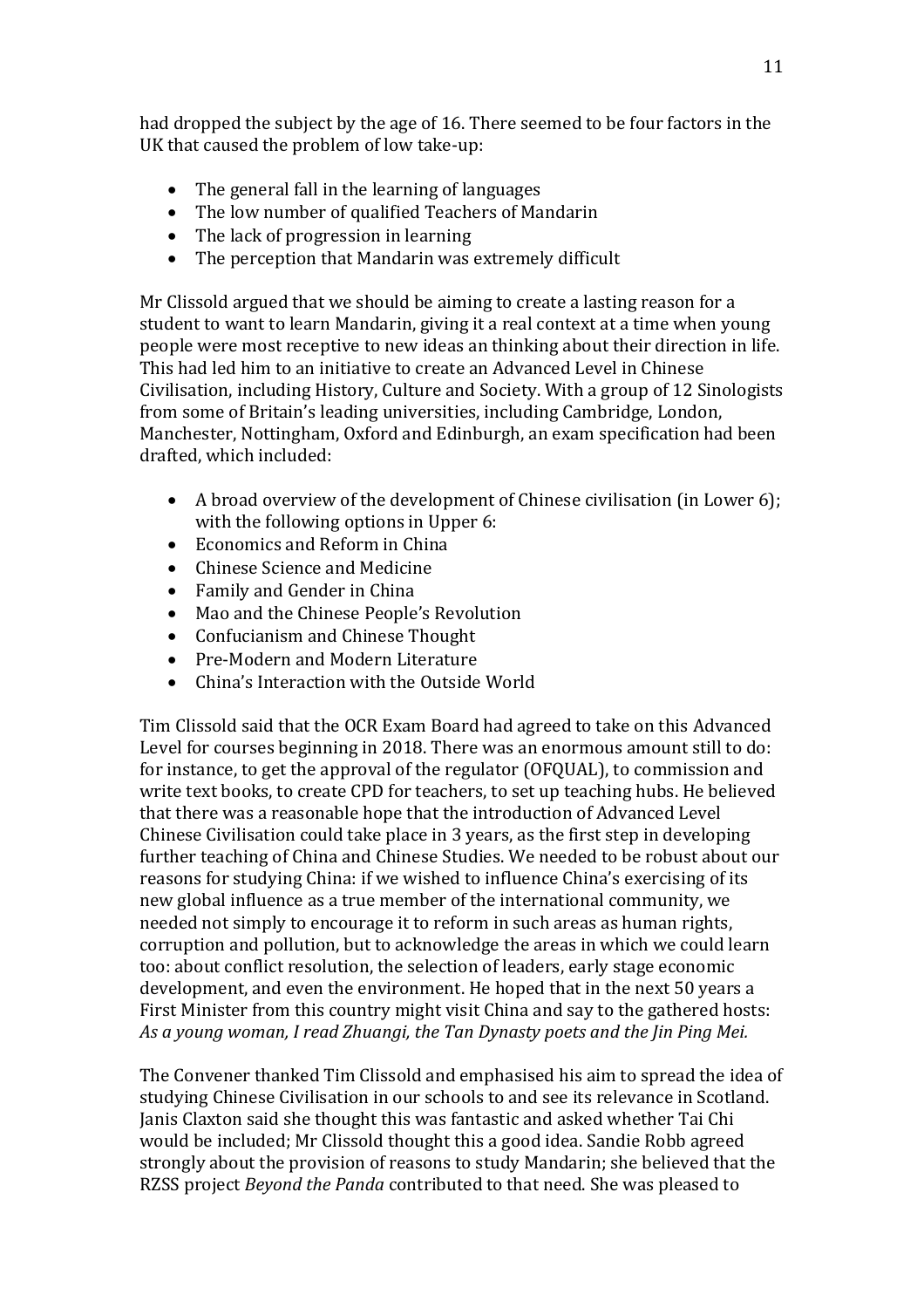report that 1043 pupils had used the China Mobile Library that accompanied that project. There was manifest interest and enthusiasm in the Group for considering the implications of Tim Clissold's important initiative for Scotland's schools. He was given warm applause.

# **7 Updates from Members**

# **(a) The 50th Anniversary of the SCA**

Graham Thompson noted that 2016 is the 50th anniversary of the founding of the Scotland-China Association in 1966. He explained the SCA is planning various special activities and events over the next nine months, including a small exhibition to tell the story of the SCA, and wider Scotland/China connections, alongside the many changes in China itself in the last 50 years; a charity appeal for a suitable project in China, probably a rural community in one of the western provinces; a joint event with the SCEN ambassadors; an SCA element in a Cross Party Group on China meeting in the Spring, with possibly a reception to follow (subject to the CPG's agreement); and special material on its website:

# *[www.scotchina.org](http://www.scotchina.org/)*

The SCA's 50th National AGM on 11 June 2016, to be held at the Confucius Institute for Scotland at the University of Edinburgh, would include a programme of speakers as well as cultural activities. He asked members to keep visiting the SCA website for more news as plans develop. If other organisations are interested in some kind of joint event or activity with the SCA, Mr Thompson advised that they should contact the SCA Chairman, Janice Dickson:

# *[janice.dickson@scotchina.org](mailto:janice.dickson@scotchina.org)*

# **(b) Language Show Live Scotland**

The Secretary alerted the Group to the important event Language Show Live Scotland, which would be taking place in Glasgow, 11-12 March 2016.

# **(c) A New Confucius Classroom at Jordanhill School**

Dr Paul Thomson, Rector of Jordanhill High School, Glasgow, was delighted to tell the Group that Jordanhill would become a Confucius Classroom. He said that he was looking forward to working with all partners, including other schools in Glasgow.

# **(d) SC²ENE**

Janis Claxton, Choreographer and Producer, and Artistic Director of Janis Claxton Dance, spoke of the work of her Cultural Exchange Network specialising in Scotland-China. She said that she was particularly interested in cultural exchange projects over time. She was involved in four projects, with artists living and working together for four months. She also offered support to artists in the arts world generally who wanted to work in China: she could be contacted at: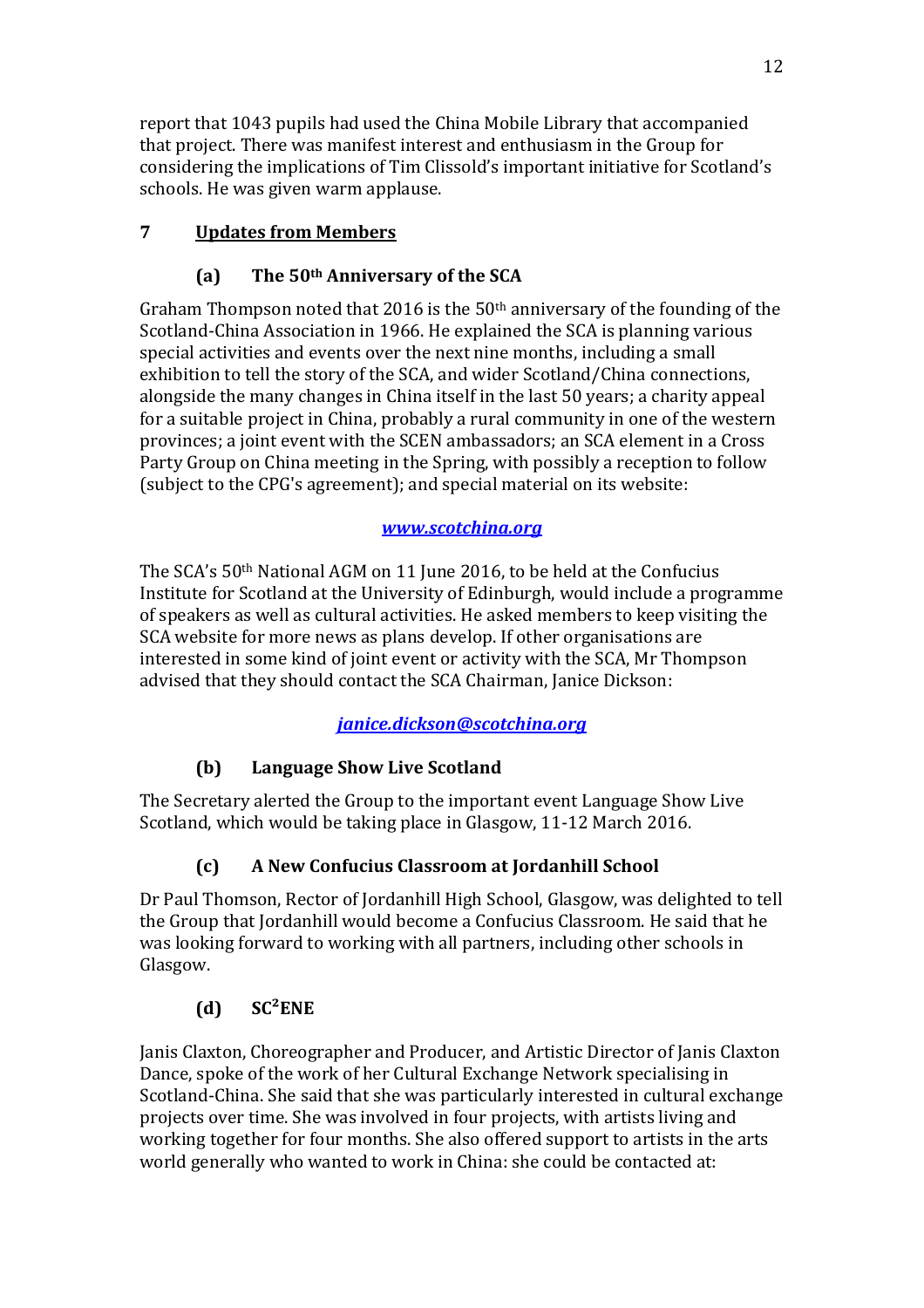## *janis@janisclaxton.com*

*Her talk for British Dance Editions in 2014, focusing on Chaos & Contingency, her work with China in general, can be found at:* 

# *<https://vimeo.com/85917677>*

*There is also an interview with Janis Claxton and Willy Tsao on CCTV about the Beijing Dance Festival:*

*<http://english.cntv.cn/program/cultureexpress/20120723/115436.shtm>*

### **8 Any Other Business**

• Callam Fletcher, CEO of the Asia Scotland Institute, encouraged anyone with questions about the work of ASI to be in touch with him:

### *callam@asiascot.com*

- Vincent Chung, of Thorntons LLP, alerted the Group to changes in immigration rules that were due at the end of the years. The Convener invited him to send details and a link to the Secretary, who would circulate them.
- Camellia Huang spoke of the student-led Edinburgh International Asia Conference, which would take place at the University of Edinburgh on Friday 5 February 2015. Further details could be obtained from her and her Co-Director Alistair Fila at:

### *eiaconferenceinfo@gmail.com*

• James Brodie told the Group of the visit of President Xi Jinping to the United Kingdom, 20-23 October 2015. Mr Xi would stay in Buckingham Palace, and would have engagements in London and Manchester.

### **9 Date of Next Meeting**

**The next Meeting of the Cross Party Group on China will take place in Committee Room 3 of the Scottish Parliament on Tuesday 24 November 2015, 6.00 – 7.30 pm.**

**There will be two presentations:**

**The Reverend Alan Miller, chair of the Scottish Churches China Group, on the Group's charitable partnerships in China**

**Dr Fraser Quin, the new Chief Executive Officer of the Eric Liddell Centre, on the Centre's new China Project**